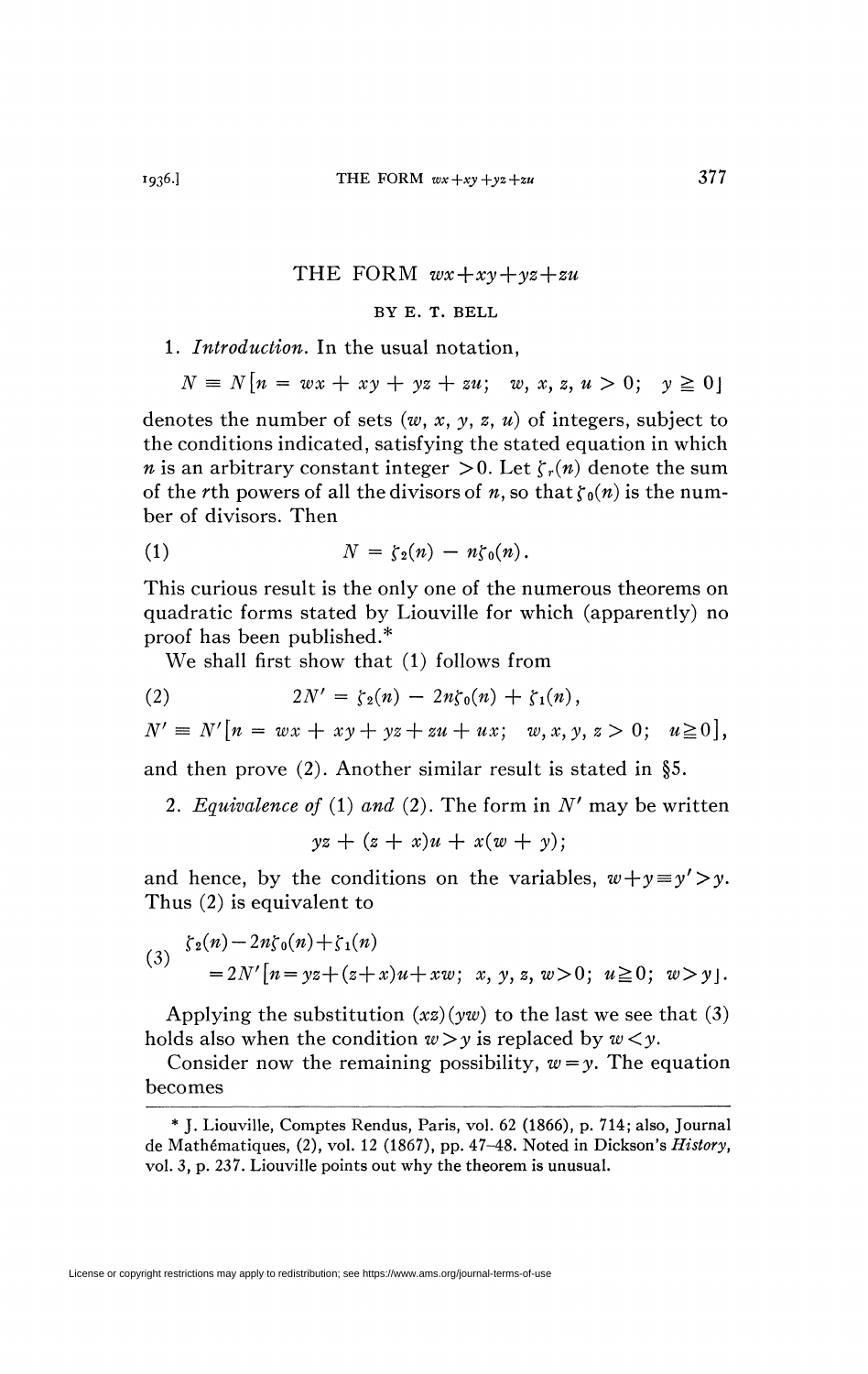378 E. T. BELL [June,

(4) 
$$
n = (x + z)(y + u);
$$
  $x, y, z > 0;$   $u \ge 0.$ 

Hence if  $n = d\delta$  is any resolution of *n* into a pair of positive divisors, the number of solutions of (4) for a fixed  $(d, \delta)$  is

$$
N[d = x + z; x, z > 0] \times N[\delta = y + u; y > 0; u \ge 0],
$$

that is,  $(d-1)\delta$ ; and therefore the total number of solutions of (4) is  $\sum (d-1)\delta$ , the sum referring to all pairs  $(d, \delta)$ . Thus (4) has precisely  $n\zeta_0(n) - \zeta_1(n)$  solutions.

But all the solutions of

(5) 
$$
n = yz + (z + x)u + xw
$$
;  $x, y, z, w > 0$ ;  $u \ge 0$ 

are exhausted by the three mutually exclusive sets in which  $w>y$ ,  $w < y$ ,  $w = y$ , respectively, and the number of solutions in each of these has just been determined. The total number of solutions of (5) is thus

$$
\zeta_2(n) - 2n\zeta_0(n) + \zeta_1(n) + n\zeta_0(n) - \zeta_1(n),
$$

or  $\zeta_2(n) - n\zeta_0(n)$ . Hence (1) follows from (2). Conversely, by reversing the steps,  $(2)$  follows from  $(1)$ , so that  $(1)$ ,  $(2)$  are equivalent.

3. Dependence of (2) on an Auxiliary Relation (6). Let  $\phi(u, v)$ be finite and single-valued for all integer values of the variables *u*, *v*, and beyond the condition  $\phi(u, v) = -\phi(v, u)$  for integer values of *u*, *v*, let  $\phi(u, v)$  be arbitrary. Then

(6) 
$$
\sum \phi(w + y, z) = \sum \left[ \sum_{r=1}^{\delta-1} \phi(r, d) \right],
$$

 $\sum$  on the left referring to all  $(w, y, z)$ , that on the right to all *(d,* ô), from

(7) 
$$
d\delta = n = wx + xy + yz; \qquad d, \delta, w, x, y, z > 0,
$$

in which all the letters denote integers and *n* is constant. Assuming this for the moment, we shall prove (2).

The form in (7) is invariant under the substitution *(xy)(zw).*  Hence  $\sum w = \sum z$ , the sums extending over all solutions of (7). Taking  $\phi(u, v) = u - v$  in (6), we get

(8) 
$$
2\sum y = \zeta_2(n) - 2n\zeta_0(n) + \zeta_1(n),
$$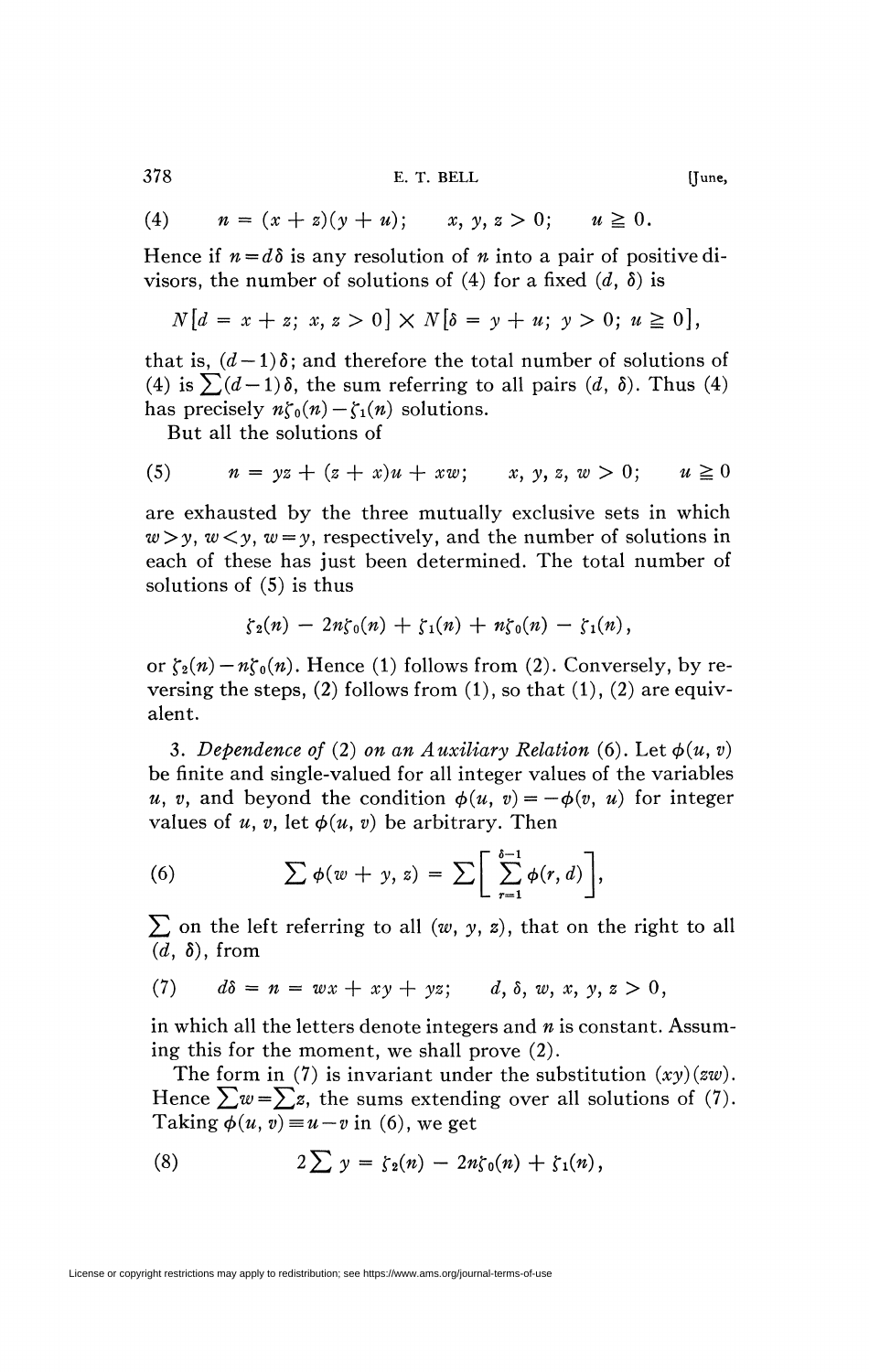the left member of which is

 $2\sum N[y = y_1 + y_2; y_1 > 0; y_2 \ge 0].$ 

It follows that

 $2N[n = wx + (x + z)(y_1 + y_2); w, x, z, y_1 > 0; y_2 \ge 0]$ 

is given by the right member of  $(8)$ . By a change of notation for the variables this result is  $(2)$ .

4. *Proof of* (6). We now prove (6). The functions  $h(u)$ ,  $f(u, v)$ are single-valued and finite for integer values of the variables, and beyond the conditions (for integer values of  $u$ , or of  $u$ , v)

$$
h(u) = h(-u), \qquad f(u, v) = f(-u, v) = f(u, -v),
$$

are arbitrary. Hence in a theorem concerning  $f(u, v)$  we may replace  $f(u, v) - f(v, u)$  by  $\phi(h(u), h(v))$ , where  $\phi$  is as in §3. For f we have the identity\*

$$
\sum [f(d_1 + d_2, \delta_1 - \delta_2) - f(\delta_1 - \delta_2, d_1 + d_2)]
$$
  
= 
$$
\sum [d-1)\{f(d, 0) - f(0, d)\} + 2 \sum_{r=1}^{\delta-1} \{f(r, d) - f(d, r)\} ,
$$

the sum on the right referring to all  $(d, \delta)$ , that on the left to all  $(d_1, \delta_1, d_2, \delta_2)$ , such that

$$
(9) \hspace{1cm} d\delta = n = d_1\delta_1 + d_2\delta_2,
$$

in which all letters denote integers  $>0$  and n is constant. Hence

$$
\sum \phi(h(d_1 + d_2), h(\delta_1 - \delta_2))
$$
  
(10)  

$$
= \sum [ (d - 1)\phi(h(d), h(0)) + 2 \sum_{r=1}^{\delta-1} \phi(h(r), h(d)) ]
$$
  
In (10) take  $h(u) \equiv |u|$ . Then

(11)  
\n
$$
\sum \phi(d_1 + d_2, \mid \delta_1 - \delta_2 \mid)
$$
\n
$$
= \sum \left[ (d-1)\phi(d, 0) + 2 \sum_{r=1}^{\delta-1} \phi(r, d) \right].
$$

1936.]

<sup>\*</sup> Equivalent to one stated by Liouville, Journal de Mathématiques, (2), vol. 3 (1858), pp. 282-284. The first proof, by elementary means, was given by T. Pepin, ibid.,  $(4)$ , vol. 4 (1888), pp. 84-92; I showed that the identity is equivalent to one between doubly periodic functions of the first and second kinds (Transactions of this Society, vol. 22 (1921), p. 215).